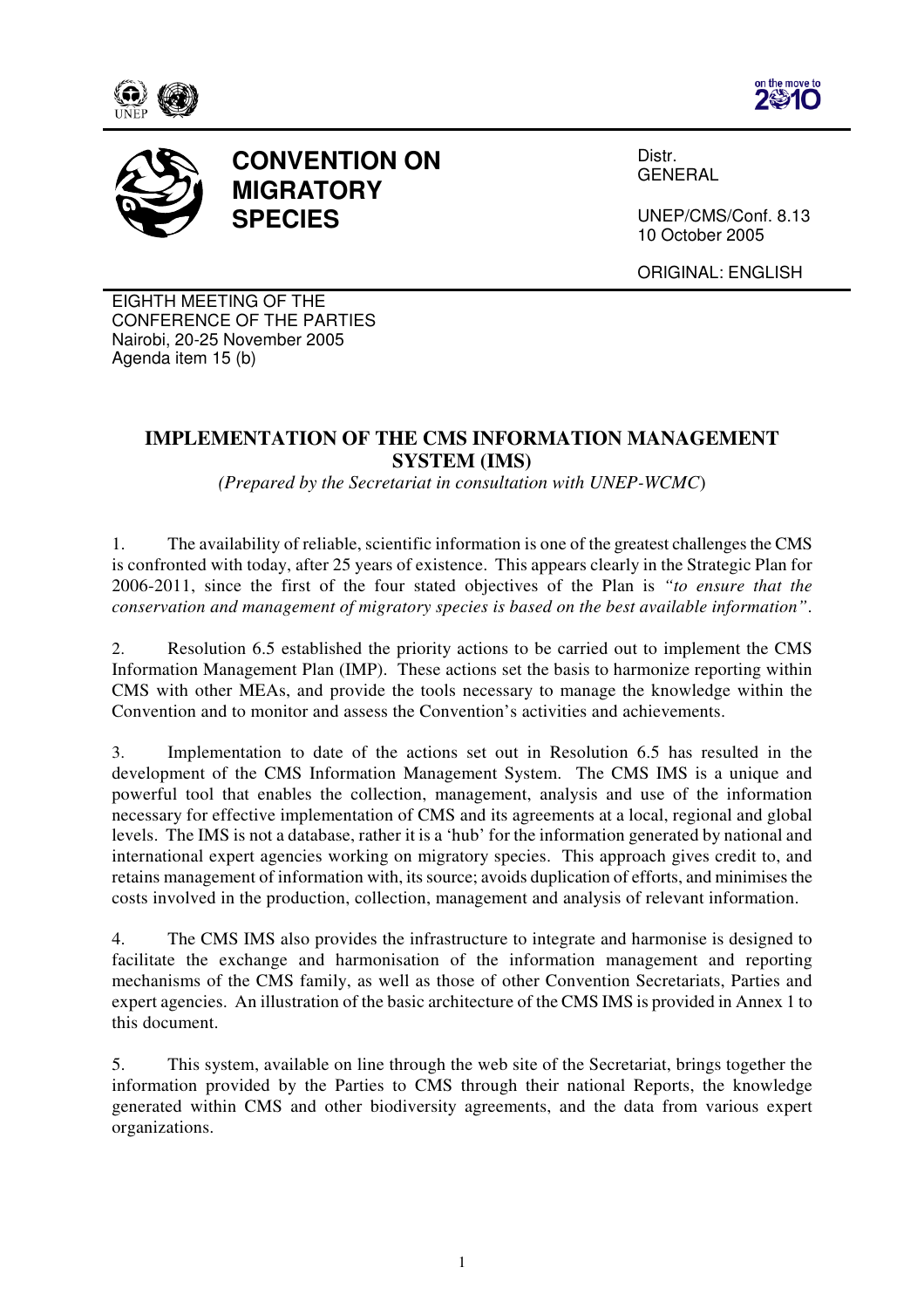6. The CMS IMS enables a number of management tools to facilitate analysis of information, such as interactive mapping, thematic analysis of Party reports, GROMS1, deep drilling (direct access to the databases of expert agencies), interactive knowledge management (e.g. rolling papers, organised/thematic correspondence, etc.)

7. Resolution 6.5 established a number of other priority actions, which are pertinent to the implementation and assessment of the CMS Strategic Plan. Progress made to date on these actions is summarised in Annex 2 to this document. As can be seen, much progress has been made to date in the integration and harmonisation of information available to the Convention. However, some key elements of the Information Management Plan.

8. Lack of implementation of these activities means that while the infrastructure is already in place, much of the information available to the CMS family remains fragmented and dispersed. Implementation of remaining activities in the CMS Information Management Plan would

- a) provide the basis for an ongoing review of the Appendices (including information tools for knowledge management by the Scientific Council, as well as information on CMS-relevant projects) and the means to monitor the effectiveness of the Convention and its contribution to global processes, such as attainment of the WSSD target to significantly reduce biodiversity loss by 2010.
- b) enable the effective exchange and management of information systems and reporting within the CMS family and other MEAs relevant to the CMS (in particular CBD, Ramsar and CITES)
- c) provide the information base for the implementation and assessment of the CMS Strategic Plan 2006-2011

## *Action requested***:**

 $\overline{a}$ 

The Conference of the Parties is invited to review the implementation, to date, of the Information Management Plan, to indicate the priorities for further implementation during the forthcoming triennium (including, as appropriate, new activities not necessarily included in the original Plan), with a view to guiding this important activity over the next three years.

<sup>1</sup> GROMS is an information system designed to satisfy the needs of the CMS and its related Agreements concerning the scientific information on migratory species and their populations. Originally based on an initiative by the CMS Secretariat, it was launched in 1998 with financial support from the German Ministry of the Environment through the Federal Agency of Nature Conservation. The rationale behind GROMS is mainly based on the fact that although many databases include migratory species, scientific information on details about their migration behaviour, routes and seasonal distribution was scattered. Therefore, summarising knowledge about migratory species within one information system was among the main objectives of the GROMS information system, which should serve as a tool for fact finding and decision making by CMS and its related Agreements.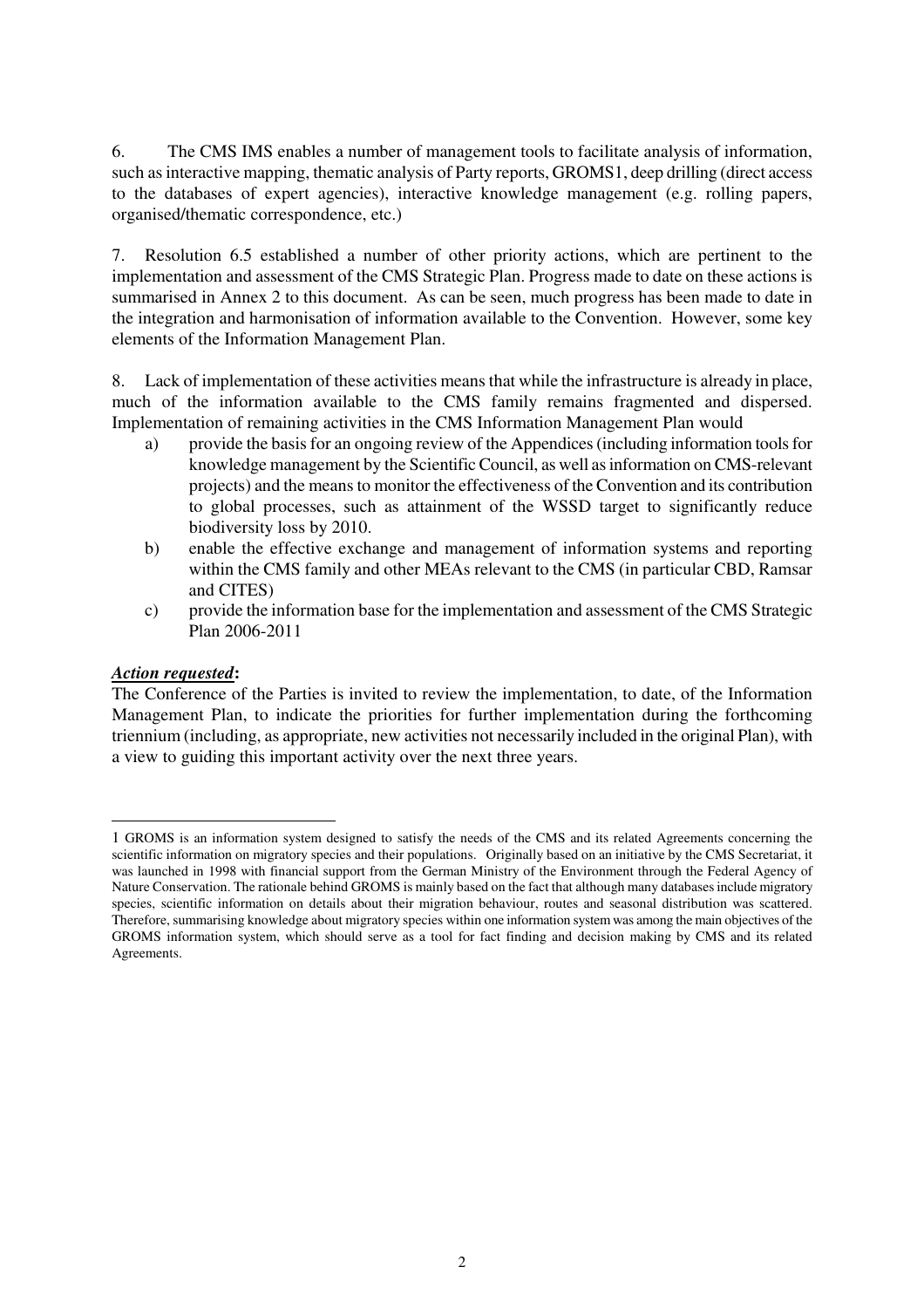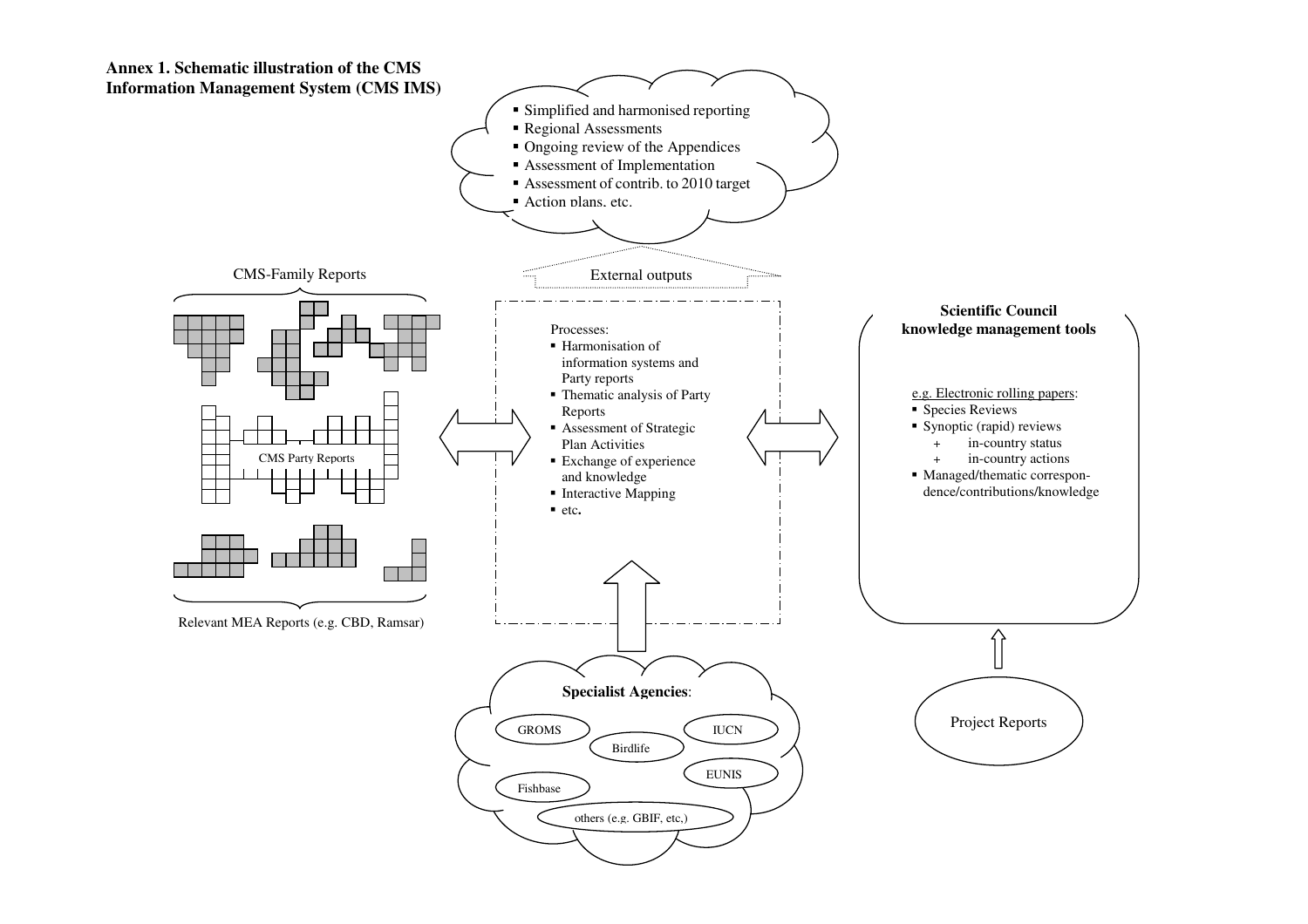## **Annex 2: Implementation of Activities in CMS Resolution 6.5 (update at August 05)**

|    | <b>Action</b>                                                                                                                                                                                                                                                                                             | <b>IMP</b><br>Objective<br>/Priority | <b>Current</b><br>status | <b>Notes</b>                                                                                                                                                                                                                                                                                                                                                                                                                                                                                   | <b>Remaining activities</b><br>(progress at Aug 05 in bold font)                                                                                                                                                                                                                                                                                                                                                                                                                                                                                                                             |
|----|-----------------------------------------------------------------------------------------------------------------------------------------------------------------------------------------------------------------------------------------------------------------------------------------------------------|--------------------------------------|--------------------------|------------------------------------------------------------------------------------------------------------------------------------------------------------------------------------------------------------------------------------------------------------------------------------------------------------------------------------------------------------------------------------------------------------------------------------------------------------------------------------------------|----------------------------------------------------------------------------------------------------------------------------------------------------------------------------------------------------------------------------------------------------------------------------------------------------------------------------------------------------------------------------------------------------------------------------------------------------------------------------------------------------------------------------------------------------------------------------------------------|
|    | Review Party reports together with<br>1.<br>information from other sources to<br>develop an overview of the national and<br>implementation<br>global<br>of<br>the<br>convention. Based on this review,                                                                                                    | 5<br>Very<br>High                    | Completed                | Synthesis of reports to CMS and associated<br>agreements submitted by CMS Parties between 1988-<br>2001 completed and distributed at end of 2001, and<br>used as the basis for the development of the new<br>National Report Format.                                                                                                                                                                                                                                                           |                                                                                                                                                                                                                                                                                                                                                                                                                                                                                                                                                                                              |
|    | develop revised guidelines and/or pro-<br>formas.                                                                                                                                                                                                                                                         |                                      |                          | Synthesis of 2002 National Reports to CMS<br>submitted up to 31 July 2002 is available as<br>document UNEP/CMS/Conf. 7.6.1.                                                                                                                                                                                                                                                                                                                                                                    |                                                                                                                                                                                                                                                                                                                                                                                                                                                                                                                                                                                              |
|    |                                                                                                                                                                                                                                                                                                           |                                      |                          | The product of both exercises is also available for<br>consultation and feedback in electronic form through<br>the CMS Information System:                                                                                                                                                                                                                                                                                                                                                     |                                                                                                                                                                                                                                                                                                                                                                                                                                                                                                                                                                                              |
|    |                                                                                                                                                                                                                                                                                                           |                                      |                          | http://www.unep-wcmc.org/cms/ims                                                                                                                                                                                                                                                                                                                                                                                                                                                               |                                                                                                                                                                                                                                                                                                                                                                                                                                                                                                                                                                                              |
| 2. | Finalise<br><b>CMS</b><br>Information<br>the<br>Management Plan incorporating relevant<br>information from the Strategic Plan,<br>following the Standing Committee and<br>further consultation with the Convention<br>and Agreement Secretariats.                                                         | $\mathbf{1}$<br>High                 | Completed                | Draft document submitted at the 6 <sup>th</sup> CMS<br>Conference of the Parties. Final version available<br>from the CMS Secretariat.                                                                                                                                                                                                                                                                                                                                                         |                                                                                                                                                                                                                                                                                                                                                                                                                                                                                                                                                                                              |
| 3. | Work<br>with<br>Biodiversity<br>the<br>Information<br>System<br>Conservation<br>(BCIS) and others such as GROMS to<br>develop a project on migratory species<br>bringing together the information<br>resources of these networks to address<br>information needs of the Convention and<br>its Agreements. | 1<br>High                            | Ongoing                  | The CMS Information System already interconnects<br>the databases of several expert organisations so that<br>users of the system are able to gain immediate access<br>to the knowledge managed by these organisations on<br>any given species. Systems currently interconnected<br>through the CMS Information System include:<br>BirdLife species database;<br>Fishbase;<br>Species 2000;<br><b>IUCN</b> Red List;<br>International Taxonomic Information System;<br>and a www image library. | As emerging initiatives develop their information<br>and Internet interfaces,<br>systems<br>further<br>interconnections can be enabled. Developments<br>expected to be possible in the short to medium<br>term include interconnections with: GROMS;<br>IUCN Species Information System; AEWA<br>Species Database;<br>Wetlands<br>International<br>Waterfowl Census Database; and BirdLife<br>International Important Bird Areas data.<br>A project proposal to integrate data from Wetlands<br>International, BirdLife and UNEP-WCMC is<br>currently in development in the context of AEWA. |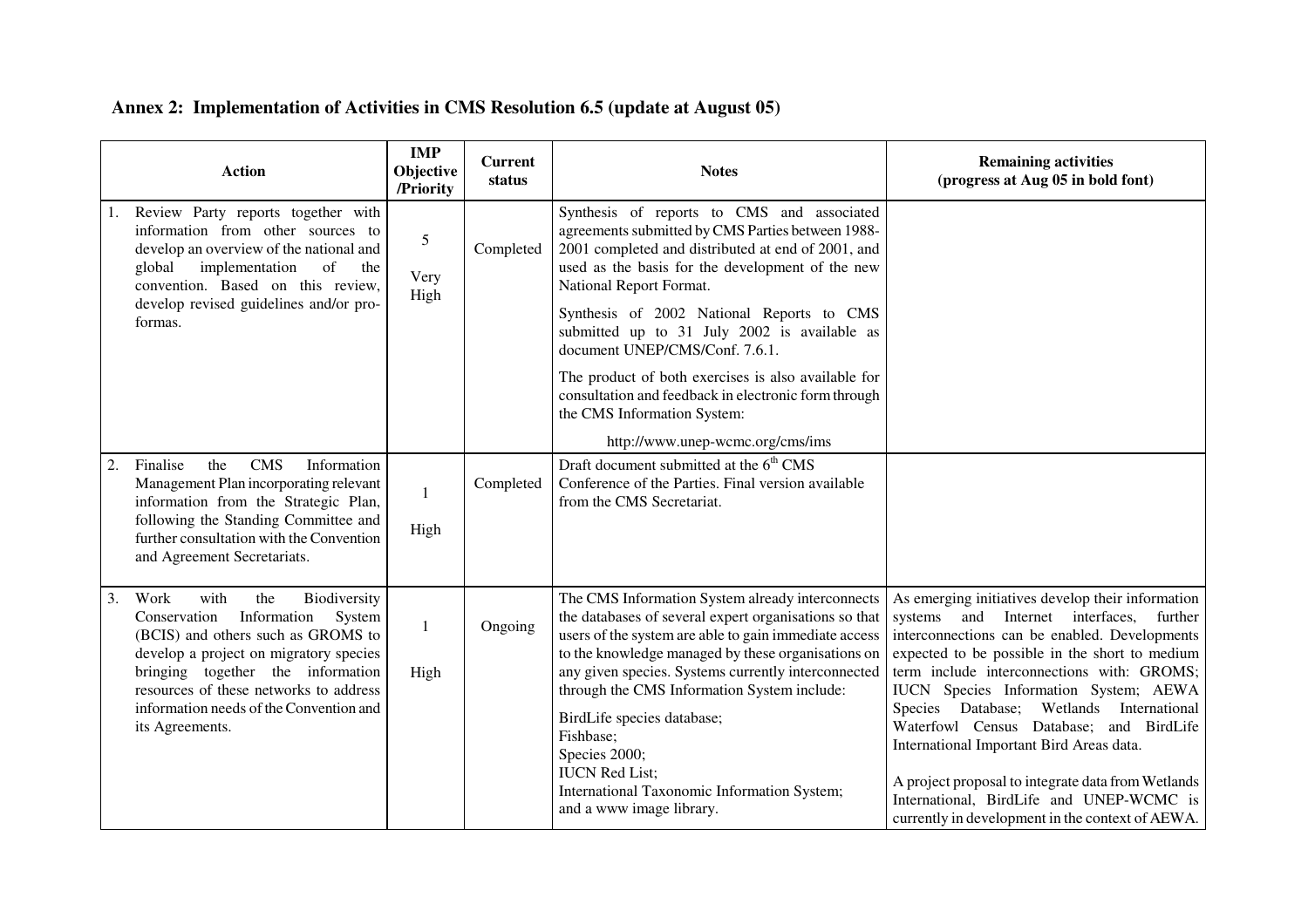|    | <b>Action</b>                                                                                                                                                                                                                                                                               | <b>IMP</b><br>Objective<br>/Priority | <b>Current</b><br>status | <b>Notes</b>                                                                                                                                                                                                                                                                                                                                                                                                                                                                                                                                                          | <b>Remaining activities</b><br>(progress at Aug 05 in bold font)                                                                                                                                                                                                                                                                                                                                                                                                                                                                                                   |
|----|---------------------------------------------------------------------------------------------------------------------------------------------------------------------------------------------------------------------------------------------------------------------------------------------|--------------------------------------|--------------------------|-----------------------------------------------------------------------------------------------------------------------------------------------------------------------------------------------------------------------------------------------------------------------------------------------------------------------------------------------------------------------------------------------------------------------------------------------------------------------------------------------------------------------------------------------------------------------|--------------------------------------------------------------------------------------------------------------------------------------------------------------------------------------------------------------------------------------------------------------------------------------------------------------------------------------------------------------------------------------------------------------------------------------------------------------------------------------------------------------------------------------------------------------------|
|    |                                                                                                                                                                                                                                                                                             |                                      |                          |                                                                                                                                                                                                                                                                                                                                                                                                                                                                                                                                                                       | Electronic link between CMS IMS and GROMS<br>has been established.                                                                                                                                                                                                                                                                                                                                                                                                                                                                                                 |
| 4. | Build on existing efforts to establish an<br>up-to-date,<br>comprehensive<br>and<br>authoritative database of listed species<br>and range states, linked to other relevant<br>species information and make it<br>available on the web.                                                      | $\overline{2}$<br>High               | First stage<br>completed | With the transition of WCMC (now UNEP-WCMC)<br>to the UNEP family, the CMS has gained access to<br>the Centre's databases, which are now an integral<br>part of the CMS Information System. The System<br>therefore contains up-to-date information on issues<br>such as: species distribution ranges, species listing<br>under various multilateral environmental agreements;<br>literature references on the distribution and<br>conservation status of species protected by the CMS;<br>species nomenclature; synonymy; common names in<br>over 30 languages, etc. | Information on distribution range of species is<br>now provided by Parties through their<br><b>National Reports. Information received</b><br>through 2005 reports to be used to update the<br>range list in the CMS IMS.                                                                                                                                                                                                                                                                                                                                           |
| 5. | Develop a CMS and Agreements<br>projects database to help in monitoring<br>the contribution being made by the<br>Convention to ongoing work on<br>migratory species, and as an aid to<br>project management.                                                                                | $\overline{2}$<br>High               | Not yet<br>initiated     | The CMS Information System is designed to enable<br>management of information on CMS and Agreements<br>projects.                                                                                                                                                                                                                                                                                                                                                                                                                                                      | Steps have been taken by members of the CMS<br>family of agreements to collect and manage<br>information on relevant projects. Such is the<br>case, for instance, of IOSEA Marine Turtle<br>MoU. It is, however, still necessary to design a<br>format for, and undertake the collection of,<br>information on project implementation across<br>the CMS family.                                                                                                                                                                                                    |
| 6. | Request the submission of Party reports<br>and other official documents, including<br>project reports, proposed amendments to<br>the Appendices and reports on<br>'concerted action species' in electronic<br>format to facilitate making them more<br>widely available using the Internet. | 3<br>High                            | Ongoing                  | The CMS Secretariat continues to encourage Parties<br>to submit their National Reports in electronic form.<br>The new Report Format has been made available to<br>all Parties on a voluntary trial basis. Nevertheless,<br>submission of reports and additional information<br>remains low.<br>The CMS Information System includes an Electronic<br>Library through which the convention's 'electronic<br>knowledge' can be accessed.                                                                                                                                 | New Report Format, adopted by COP7, was<br>fine-tuned following feedback received from<br>Parties that used the format to produced their<br>2002 National Reports. Final draft was<br>approved by StCtteee26. Use of standard report<br>format derived in a record number of reports<br>prepared in 2002 for COP7. Provision of pre-<br>filled reports to Parties has increased timeliness<br>and number of reports returned in 2005.<br>Information from reports will be available for<br>thematic analysis on CMS IMS.<br>Further materials already available in |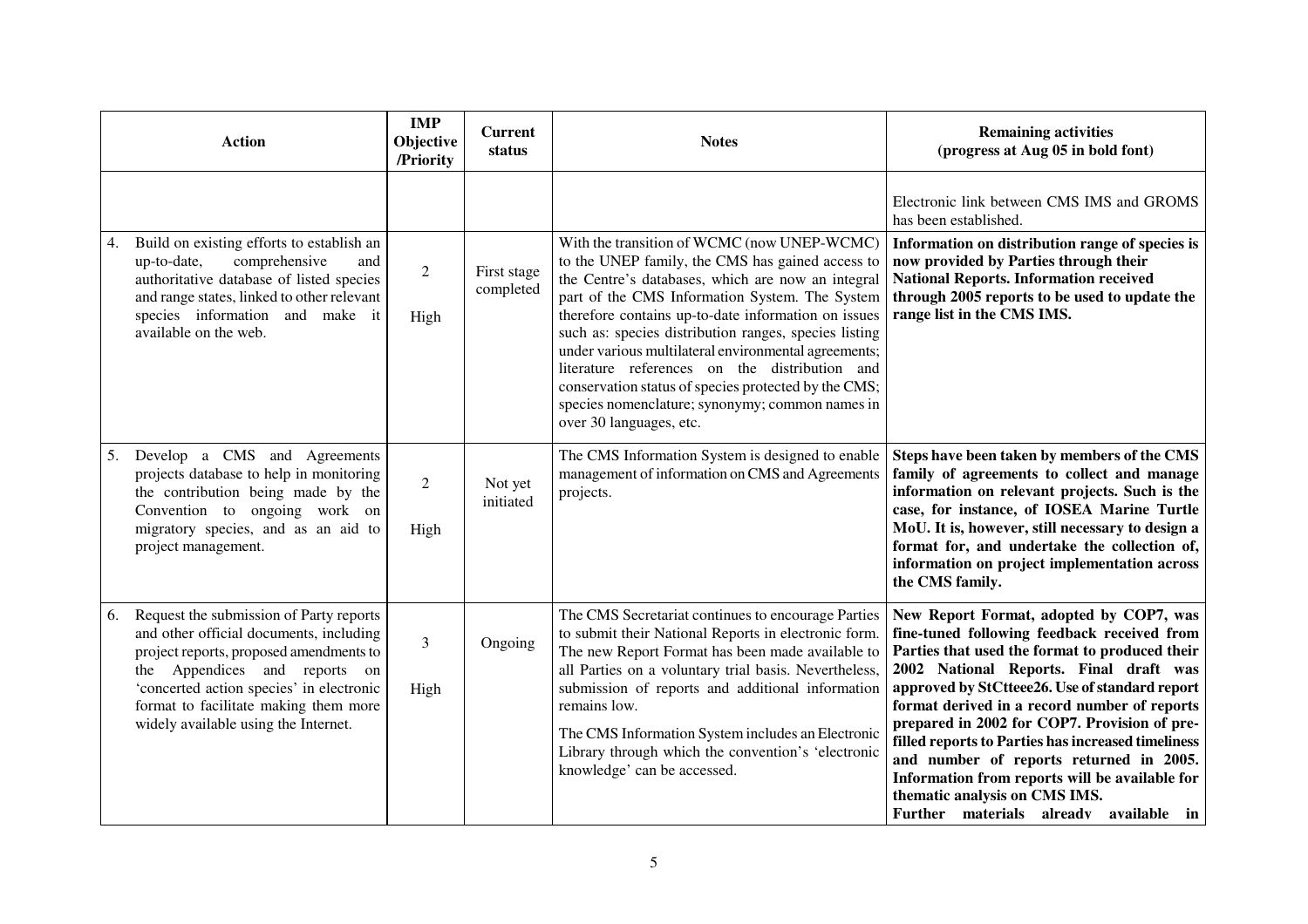| <b>Action</b>                                                                                                                                                                                                                                                                 | <b>IMP</b><br>Objective<br>/Priority | <b>Current</b><br>status | <b>Notes</b>                                                                                                                                                                                                                                                                                         | <b>Remaining activities</b><br>(progress at Aug 05 in bold font)                                                                                                                                                                                                                                                                                                                                                                                                                            |
|-------------------------------------------------------------------------------------------------------------------------------------------------------------------------------------------------------------------------------------------------------------------------------|--------------------------------------|--------------------------|------------------------------------------------------------------------------------------------------------------------------------------------------------------------------------------------------------------------------------------------------------------------------------------------------|---------------------------------------------------------------------------------------------------------------------------------------------------------------------------------------------------------------------------------------------------------------------------------------------------------------------------------------------------------------------------------------------------------------------------------------------------------------------------------------------|
|                                                                                                                                                                                                                                                                               |                                      |                          |                                                                                                                                                                                                                                                                                                      | electronic form will be added to the Electronic<br>Library as they become available.                                                                                                                                                                                                                                                                                                                                                                                                        |
| Develop<br>a method for sharing<br>7.<br>information between the Convention,<br>Agreement secretariats, and the Parties                                                                                                                                                       | 3<br>High                            | Ongoing                  | The modular design of the CMS Report Format and<br>the CMS Information System enables the exchange<br>of information among Agreements and Parties. The<br>modalities for integrating information from CMS<br>Agreements remain to be worked out.                                                     | Both the CMS and its family of agreements<br>have been developing a number of information<br>systems and national report formats to<br>implement their obligations. Harmonization of<br>these information resources would optimize<br>access to information, avoid duplication of<br>efforts and minimise costs. Steps have been<br>taken, promoted by the CMS Secretariat, to<br>move towards this harmonization. This can be<br>achieved during the COP8/COP9 inter-<br>sessional period. |
| Implement a method for delivering<br>8.<br>information on migratory species and<br>actions over the Internet, which includes<br>the following: Party reports, a synthesis<br>of past Party reports and project reports<br>linked as appropriate to species and<br>party lists | $\overline{\mathcal{A}}$<br>High     | Ongoing                  | The CMS Information System provides the<br>infrastructure to bring together the information<br>provided by the Parties to CMS through their<br>National Reports, the knowledge generated within<br>CMS and other biodiversity-related agreements, and<br>the data from various expert organisations. | Information from 2005 reports is being added<br>to the CMS IMS's database of reports and will<br>be accessible through CMS IMS which provides<br>electronic tools the for thematic analysis.                                                                                                                                                                                                                                                                                                |
| Develop an information system on a group<br>9.<br>of high profile species in collaboration with<br>partner organisations, to demonstrate the<br>potential for co-ordinated web-based<br>information services to support the<br>Convention and Agreements.                     | $\overline{\mathcal{L}}$<br>High     | Initiated                | Consideration is being given to using a select number<br>of Appendix I 'concerted action species' as the group<br>of species on which to base this Action.                                                                                                                                           |                                                                                                                                                                                                                                                                                                                                                                                                                                                                                             |
| 10. Develop a mechanism for the sharing of<br>experience on a priority area and establish<br>list servers or web forums for discussion<br>and exchange of information on key areas<br>of interest to implementation of the<br>Convention and/or Agreements.                   | 6<br>High                            | Not yet<br>initiated     | Consideration is being given to using 'concerted<br>action species' as the group of species on which to<br>base this Action. Other possibilities under<br>considerations include following a thematic, rather<br>than a taxonomic approach (e.g. satellite telemetry,<br>by-catch, etc.)             | Scientific Council has considered and provided<br>feedback on the 'Rolling Paper' concept as a<br>mechanism to share and mange information.<br><b>Baseline information on Concerted Action Species</b><br>emerging from the CMS IMS was used as pilot<br>test. Activation of rolling papers for concerted<br>action and other App I species still pending.                                                                                                                                  |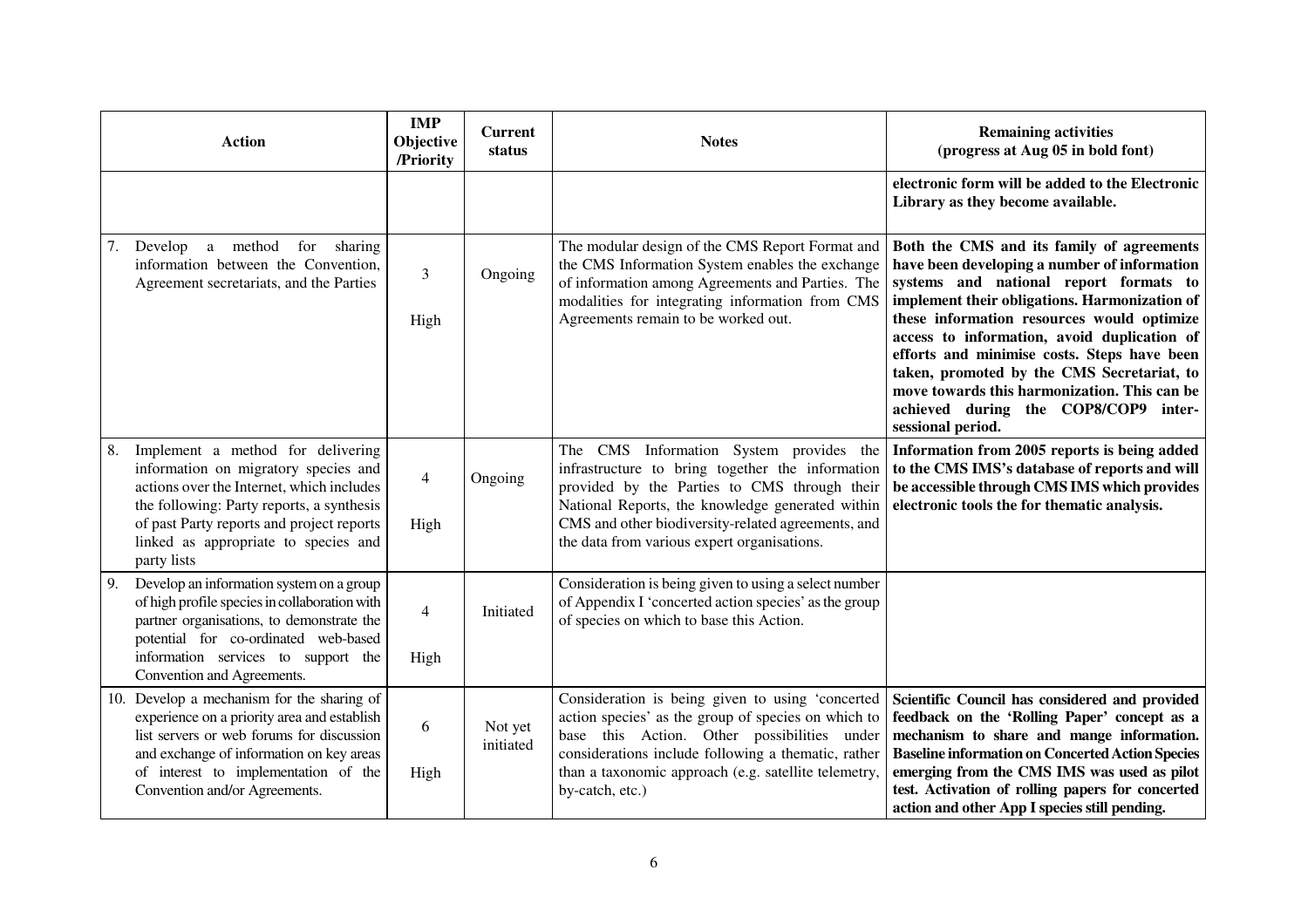| <b>Action</b>                                                                                                                                                                                                                                                                                                           | <b>IMP</b><br>Objective<br>/Priority | <b>Current</b><br>status                                                          | <b>Notes</b>                                                                                                                                                                                                                                                                                                                                                                                                                                                                                               | <b>Remaining activities</b><br>(progress at Aug 05 in bold font)                                                                                                                                                                                                                                                                   |
|-------------------------------------------------------------------------------------------------------------------------------------------------------------------------------------------------------------------------------------------------------------------------------------------------------------------------|--------------------------------------|-----------------------------------------------------------------------------------|------------------------------------------------------------------------------------------------------------------------------------------------------------------------------------------------------------------------------------------------------------------------------------------------------------------------------------------------------------------------------------------------------------------------------------------------------------------------------------------------------------|------------------------------------------------------------------------------------------------------------------------------------------------------------------------------------------------------------------------------------------------------------------------------------------------------------------------------------|
| 11. In the course of normal Secretariat<br>business, continue the dialogue with<br>information managers of other global<br>biodiversity-related treaties on stream-<br>lining information management and<br>reporting, convening as necessary a<br>meeting of information managers from<br>the organisations concerned. | -1<br>Medium                         | Ongoing                                                                           | The CMS Secretariat continues to work with<br>UNEP and other Multilateral Agreements on the<br>activities for harmonisation under UNEP.<br>(Information document UNEP/CMS/Inf. 20 refers.<br>See also:http://www.unep-wcmc.org/<br>conventions/harmonization/index.htm).<br>The new CMS Report Format and the CMS<br>Information System are cutting-edge initiatives that<br>provide important building blocks to this process.                                                                            | CMS continues to participate in developments<br>of this UNEP-led initiative, with its Information<br>System at the core of the CMS contribution.<br>Basic Infrastructural developments for the<br>harmonization of information resources and<br>reporting with other MEAs are in place.                                            |
| 12. Develop a database of Parties, including<br>Focal points, for the Convention and all<br>agreements, incorporating all of the<br>information necessary on means and<br>dates of accession, reservations,<br>adoption of amendments, etc.                                                                             | $\overline{2}$<br>Medium             | Completed<br>for collabor-<br>ating Parties<br>(Constant<br>updating<br>required) | The CMS Information System includes information<br>provided by Parties through the new Report Format on<br>issues listed in this point. The system also includes<br>information on implementing legislation, relevant<br>governmental and non-governmental organisations,<br>national/regional plans and policies, as well as issues<br>as implementation of resolutions<br>such<br>and<br>recommendations at a Party level, mobilisation of<br>financial and technical resources, awareness raising, etc. | The CMS Information System nevertheless still<br>lacks information from those Parties that have<br>not submitted their national reports. Parties<br>should therefore be further encouraged to<br>submit their reports – even after the official<br>deadline in this instance – and to provide their<br>reports in a timely manner. |
| 13. Develop a metadatabase of information<br>sources on migratory species, linked to<br>the database on listed species and on<br>Parties and other Range Species.                                                                                                                                                       | $\overline{2}$<br>Medium             | Not yet<br>initiated                                                              | Technology in the CMS Information System enables<br>direct access to the information maintained by expert<br>organisations when this is delivered through the<br>Internet. Consideration is being given to the<br>convenience of developing a metadatabase for<br>information sources not available electronically.                                                                                                                                                                                        |                                                                                                                                                                                                                                                                                                                                    |
| 14. Use the CBD clearing house mechanism<br>as an existing tool to promote CMS and<br>facilitate the sharing of information on<br>migratory species                                                                                                                                                                     | 3<br>Medium                          | Initiated                                                                         | With the CMS Information System in place, it is<br>possible to take steps to establish mechanisms to<br>share information with the CBD CHM over the<br>Internet. Direct access to National CBD CHMs is<br>now possible through the Country Profile function<br>available in the CMS IMS.                                                                                                                                                                                                                   |                                                                                                                                                                                                                                                                                                                                    |
| 15. Establish a regular process for, and<br>undertake a review of appendices based<br>on available information on migratory<br>species and the threats to them.                                                                                                                                                         | 5<br>Medium                          | On<br>schedule<br>for COP8                                                        | Consideration is being given to the protocol for this<br>review. Meanwhile, a proposal is also being<br>submitted to the consideration of the Scientific<br>Council of a 'rolling paper' format for the review of<br>Appendix I 'concerted action species'.                                                                                                                                                                                                                                                |                                                                                                                                                                                                                                                                                                                                    |